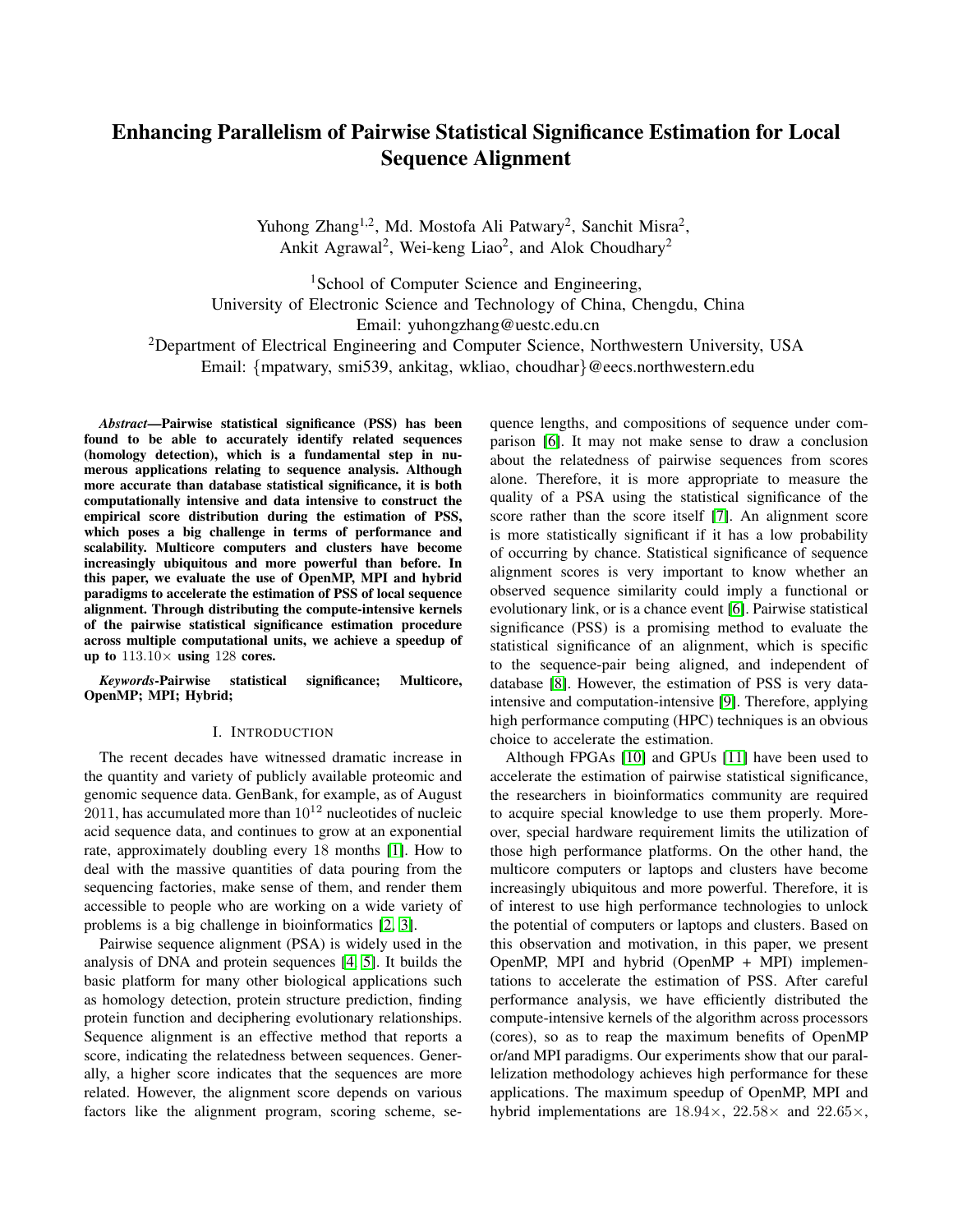respectively, when using single node with 24 cores. With 128 cores spread across 6 nodes, pure MPI implementation and hybrid implementation achieve speedups of  $113.10\times$ and  $112.86\times$  respectively. The results of pairwise statistical significance estimation depend on the sequence alignment technique used.

The remainder of this paper is organized as follows. We present the essential background about PSS and parallel programming paradigm in Section [II.](#page-1-0) Subsequently, we describe the different parallel implementations in Section [III.](#page-2-0) We present the experimental results and performance analysis of different implementations in Section [IV,](#page-3-0) followed by conclusions in Section [V.](#page-6-11)

#### II. BACKGROUND

## <span id="page-1-0"></span>*A. Algorithm overview*

In order to determine whether the resulting similarity (usually representing as a alignment score) between the two sequences implies an evolutionary link or is just a chance event, one has to know how probable it is to obtain the same score by aligning completely unrelated (e.g., randomly chosen) sequences [\[12\]](#page-6-12). Thus, statistical approaches are often used to avoid a bias brought by single sample. These approaches are based upon theoretical models or permutation reconstructions of the observed sequences and convert the scores into a *P-value* or *E-value* [\[13\]](#page-6-13). Accurate estimation of statistical significance of sequence alignment has attracted a lot of research in recent years [\[8,](#page-6-7) [14](#page-6-14)[–19\]](#page-7-0).

In the case of gapless alignment, an asymptotic theory for local alignment scores has been developed rigorously. The optimal alignment scores  $S$  among random, unrelated sequences approximately turns out to be a Gumbel or an Extreme Value Distribution (EVD) [\[6,](#page-6-5) [12,](#page-6-12) [13,](#page-6-13) [20\]](#page-7-1), which has a much broader tail than that of the Gaussian distribution. The *P-value*, defined as the probability of observing a gapless alignment of a sequence pair with a score  $S$  greater than  $x$ , is simply given by

<span id="page-1-1"></span>
$$
P(S > x) \approx 1 - exp(-Kmne^{-\lambda x}) = 1 - e^{-E(x)} \tag{1}
$$

where  $m$  and  $n$  are the lengths of the two sequences being aligned,  $\lambda$  and K are estimable constants depending on the scoring scheme and average compositions of sequences based on the Poisson distribution hypothesis [\[21\]](#page-7-2), and  $E(x)$ , also known as *E-value*, is the expected number of distinct local alignments with score values of at least  $x$ .

For the case of gapped alignment, although no asymptotic score distribution has yet been established analytically for the local alignments, simulations and computational experiments strongly indicate that, for both local and global alignments, these scores still roughly follow the Gumbel law after pragmatic estimation of the  $\lambda$  and K parameters [\[6,](#page-6-5) [22](#page-7-3)[–24\]](#page-7-4).

Pairwise statistical significance is an attempt which makes the estimation process more specific to the sequence pair be-ing compared [\[9\]](#page-6-8). Considering one sequence pair  $q$  (known as query sequence) and  $s$  (known as subject sequence), their lengths  $m$  and  $n$ , respectively, given the scoring scheme  $SC$  (substitution matrix, gap opening penalty, gap extension penalty) and the number of permutations  $N$ , the PSS described in [\[8\]](#page-6-7) can be thought of being estimable by the following function:

$$
PSS(q, s, m, n, SC, N)
$$

The function PSS simulates  $N$  random sequences of equal length n through permuting  $s$  N times, generates N scores by aligning  $q$  against the  $N$  the permutated copies of s, then fits these scores to an extreme value distribution using type-I censored maximum likelihood fitting [\[25\]](#page-7-5) to obtain the statistical parameters  $K$  and  $\lambda$ , and finally returns the estimation of statistical significance of the pairwise alignment score between  $q$  and  $s$ .

Although the estimation of PSS has been shown to be accurate [\[9\]](#page-6-8), it involves thousands of such permutations and alignments, which are enormously time consuming and can be impractical for estimating PSS for a large number of sequence pairs. For instance, for our previous experiments with 86 query sequences and 2771 subject sequences, the sequential implementation takes more than 32 hours [\[26\]](#page-7-6). Hence, using multicore computers or clusters is highly conducive to accelerating the computation of PSS. Moreover, large data sets demand more computing power. The earlier work [\[9\]](#page-6-8) only presents an MPI implementation for computing single pair estimation of PSS. But in this work, we not only extend that work to support multi-pair estimation of PSS using different strategies, but also design a pure OpenMP and OpenMP/MPI hybrid implementation to enhance the parallelism, maximizing the benefits of multicore era, as also illustrated by the results.

## *B. Parallel Programming paradigm*

In recent years, the several CPU vendors, such as  $\text{AMD}^{\circledR}$ and Intel $\mathbb{R}$ , have shifted gears away from heading for more clock speeds to adding parallelism support on-chip with multicore processors (i.e., putting more simpler and smaller cores on a single chip compared to before). This practice can bypass many of the technological obstacles (such as energy and other constraints on processor designs) that CPU vendors are encountering while trying to boost speeds. But only if an application takes advantage of these multiple cores, it is able to harvest the benefits. This is where OpenMP paradigm sets foot in this picture.

Currently, the most often-used parallel programming paradigm is the *flat MPI* mode, in which each singlethreaded MPI process is executed on one core. However, the growth in memory capacity is not keeping pace with the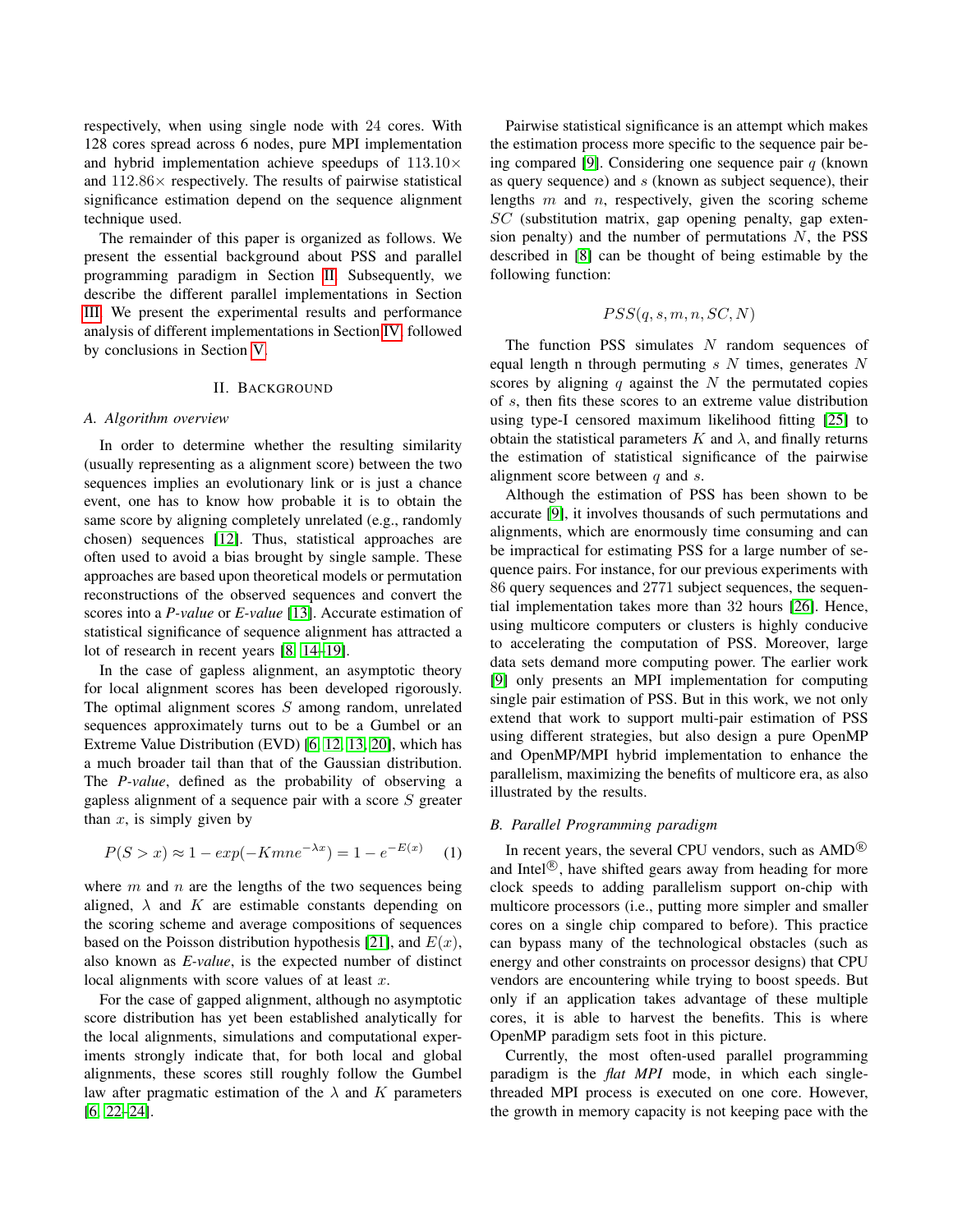<span id="page-2-1"></span>

Figure 1: The hybrid parallel programming paradigm

growth in the number of cores. Therefore, this programming model of MPI everywhere is not likely to be a viable model on these newer architectures simply because of the reduced amount of memory per core [\[27\]](#page-7-7). It is important to investigate a hybrid paradigm (for example, a combination of OpenMP and MPI) to avoid these issues [\[28\]](#page-7-8).

The hybrid paradigm can match the characteristics of the cluster of multicore nodes very well, since it allows for a two-level communication pattern (i.e., intra-communications among cores within a node and inter-node communications among different nodes), as shown in Figure [1.](#page-2-1) The main benefits of the hybrid paradigm is to take advantage of process level coarse-grain parallelism, in which one MPI process executes on each multi-core processor, and fine grain parallelism on a loop level, in which each MPI process spawns a team of threads to occupy the multicore processor when encountering parallel sections of code using OpenMP.

## III. IMPLEMENTATIONS

<span id="page-2-0"></span>For a given single sequence pair  $(q, s)$ , careful analysis of the data pipelines of PSS estimation shows that its computation can be decomposed into three computation kernels: (i) Permutation: generating  *random sequences by permuting*  $s$ ; (ii) Alignment: aligning the  $N$  permuted sequences of s against  $q$  using Smith-Waterman (SW) algorithm [\[22\]](#page-7-3); and (iii) Fitting: obtaining statistical constants K and  $\lambda$  by fitting the  $N$  scores generated in (ii) into an EVD, finally returning the PSS between sequence pair  $q$  and  $s$  according to Equation [1.](#page-1-1) The kernels of permutation and alignment comprise the overwhelming majority of the overall execution time (varying from 92.4% to 99.2%). Therefore, efforts should be spent to optimize these two kernels, which will result in net significant improvements to the performance of the algorithm as a whole.

# *A. OpenMP implementation*

Algorithm [1](#page-2-2) outlines the basic idea of parallelizing the estimation of PSS using OpenMP. For each query  $q$ , we load the standard substitution matrix (SSM) like BLOSUM62 or position-specific scoring matrix (PSSM) (line 3). Subsequently, for each subject sequence  $s$ , we need to run a loop of  $N$  iterations (line 5-8). This loop is parallelized using <span id="page-2-2"></span>Algorithm 1 Pseudo-code of OpenMP implementation for PSS estimation.

**input:**  $Q$ : query sequence database;  $S$ : subject sequence database;

output:  $PSS$ : Pairwise statistical significance

|     | 1: Read sequences from database $(Q, S)$               |     |
|-----|--------------------------------------------------------|-----|
|     | 2: for each query sequence $q \in Q$ do                | ÞА  |
| 3:  | Read substitution matrix $M$ for the given query $q$ ; |     |
| 4:  | for each subject sequence $s \in D$ do                 | ⊳ B |
| 5:  | for $k \leftarrow 0, N$ ; in parallel do               | ÞС  |
| 6:  | $s_k \leftarrow k$ -th permuted sequence of s          |     |
| 7:  | Scores $[k] \leftarrow SW(q, s_k, m, n, SC)$           |     |
| 8:  | end for                                                |     |
| 9:  | $(K, \lambda) \leftarrow EVD\_Fitting(Scores)$         |     |
| 10: | $PSS(i) \leftarrow 1 - exp(-Kmne^{-\lambda x})$        |     |
| 11: | end for                                                |     |
|     | $12:$ end for                                          |     |

OpenMP. In each iteration of the loop, we compute a new permutation of the subject sequence s, called  $s_k$  (line 6), and use SW algorithm to align the permuted sequence,  $s_k$ , to the query sequence,  $q$ , to get a score (line 7).

Then the  $N$  alignment scores are gathered together on the master thread and fitted into an EVD (line 9). Finally, the PSS is obtained using equation [1](#page-1-1) (line 10). In this case, each thread works on the alignment of one pair of sequences. Multiple alignment tasks are performed in parallel by different threads. As shown in Algorithm [1,](#page-2-2) there are three *for-loop* levels (marked by 'A', 'B', 'C', respectively) that can be parallelized. The computation of SW algorithm is very sensitive to the length of query and subject sequences, it will result in an imbalanced workload among CPU cores if 'A' or 'B' *for-loop* is parallelized, which would hurt the performance. By comparison, in 'C' *for-loop*, a particular query is aligned to the permuted copies of a particular subject sequence. Hence the lengths of the two sequences do not vary between the iterations of the for loop, which means *parallelizing* this level *for* will obtain a good load balance among cores. More fine-grained parallelization is also possible, where multiple threads collaborate to align one pair of sequences (i.e., in intra-parallelism mode [\[11\]](#page-6-10)). However, because of the overhead of synchronization and communications, it is difficult to achieve good performance. Our experiments with intra-parallelism show no further performance improvement as expected.

## *B. MPI implementation*

*1) Intuitive strategy:* As discussed in the previous section, the kernels of permutation and alignment are independent of each other during the pairwise statistical significance estimation procedure, which map very well to programming models capable of expressing MPI task parallelism. Let us assume that the number of nodes is  $P$  and the number of permutations is N. In [\[9\]](#page-6-8), the *root* process broadcasts a query  $(q)$  and a subject sequence  $(s)$  to all other processes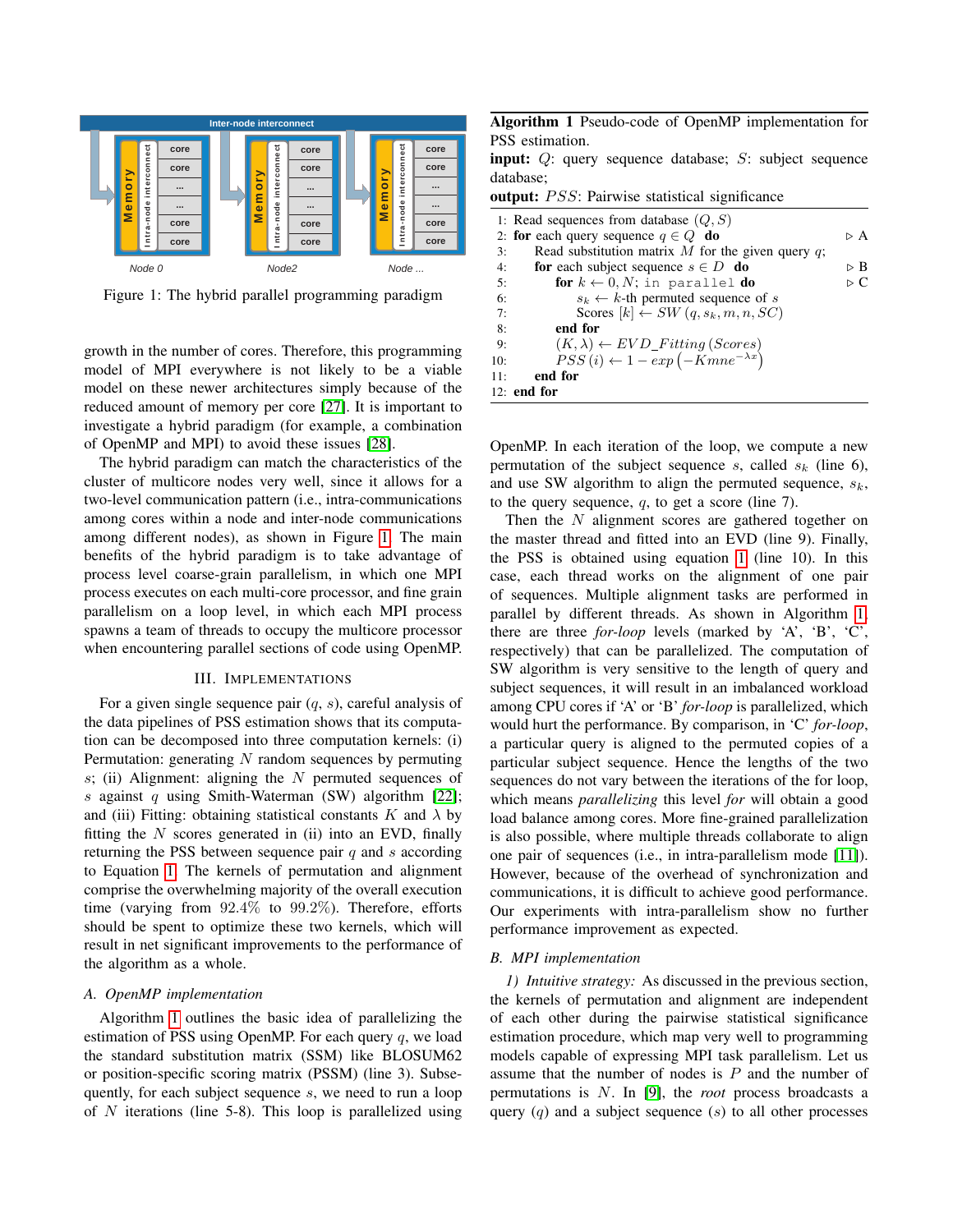in each iteration. Then, each process computes  $\lceil N/P \rceil$ permutations of  $s$  and aligns them to the query sequence,  $q$ . Subsequently, the *root* process gathers the  $\lceil N/P \rceil$  alignment scores from each process and uses them for fitting. The intuitive strategy for multi-pair estimation of PSS is simply extended from [\[9\]](#page-6-8). That paper discusses the parallelization of estimation of PSS of a single pair of query and subject sequences. We just execute that for each query and subject sequence pair. The main disadvantage of this policy is that a higher overhead of communication among processes has to be paid, as the query and subject sequences have to broadcasted to all the processes. Also, communication is required for gathering alignment scores for each pair. Moreover, only the *root* performs the task of fitting.

*2) Tiling strategy:* Instead of distributing the permutation and alignment tasks for each pair of query and subject sequences like in the intuitive strategy, the tiling strategy employs a more coarse-grained parallelism. Tiling strategy partitions the sequence database into different disjoint sets of subject sequences and assigns one set to each process. Therefore, each process has a subset of subject sequences and all the query sequences and can estimate the PSS of each pair independent of other processes. This enhances data locality on single node and reduces the overhead of communication.

In order to achieve higher efficiency for this parallelization, the workload of each node should be roughly equal. The workload of the estimation of PSS process mainly depends on the length of query and subject sequence. Before tiling the sequences, we therefore reorder the subject sequences based on their lengths.

Moreover, instead of distributing roughly equal number of subject sequences to different processes, this method partitions sequences based on the total length of sequences. This is done as follows. Before all the sequences are partitioned, they are sorted by their length. Let  $bin[i]$  represent the set of subject sequences assigned to process  $i$ . We populate the bins in the following way: (i) In the first round, we assign the first sequence from the sorted list to  $bin[0]$ , and the second sequence to  $bin[1]$ , and so on until we assign the p-th sequence to  $bin[p]$ , where p is the total number of nodes. (ii) In each following round, we get the sum of the lengths of all the sequences in each bin, say  $L[i]$ . We assign the smallest length sequence to the bin with maximum  $L[i]$ , assign the second smallest one to the bin of second maximum  $L[i]$ , and so on. (iii) Continue the step (ii) until all database sequences are allocated to the bins. After that, each node receives the nearly same amount of sequences. This helps to balance the workload across nodes and improve the performance. Unlike the previous strategy, there is no need to gather alignment scores generated from every node as each node can estimate the pairwise statistical significance separately. The overhead of communication is much smaller, which is expected to result in a higher performance and better scalability.

<span id="page-3-1"></span>Algorithm 2 Pseudo-code of Hybrid Implementation for PSS estimation.

 $input:Q$ : query sequence database;  $S$ : subject sequence database;

output:  $PSS$ : Pairwise statistical significance

- 1: read sequences from database  $(Q, S)$
- 2: if Rank  $= 0$  then
- 3: Sort subject sequences based on their length
- 4: Partition subject sequences into roughly equal bins based on the aggregate of their lengths.
- 5: Transfer each bin to the corresponding MPI task.
- 6: end if
- 7: for each query sequence  $q \in Q$  do
- 8: Read substitution matrix  $M$  for the given query  $q$
- 9: **for each subject sequence**  $s \in bin[i]$ ; in parallel **do**  $\triangleright$  MPI-level parallization 10: **for**  $k \leftarrow 0, N$ ; in parallel **do**

 $\triangleright$  OpenMP-level parallization 11:  $s_k \leftarrow k$ -th permuted sequence of s 12: Scores  $[k] \leftarrow SW(q, s_k, m, n, SC)$ 13: end for

```
14: (K, \lambda) \leftarrow EVD\_Fitting(Scores)
```
15:  $PSS(i) \leftarrow 1 - exp(-Kmne^{-\lambda x})$ 

# 16: end for

#### 17: end for

## *C. Hybrid implementation of OpenMP and MPI*

In essence, hybrid implementation is a combination of our OpenMP and MPI (tiling strategy) implementation. Algorithm [2](#page-3-1) provides a pseudo-code of the hybrid implementation. The hybrid implementation consists of a heirarchy of MPI tasks and OpenMP threads. We use the tiling strategy to distribute workload over multiple MPI tasks. Therefore, an MPI task i handles the partition  $bin[i]$  of the subject sequences (line 9). When MPI task  $i$  picks up one pair of sequences  $(q, s)$  belonging to itself, it spawns several threads, which cooperate to complete the kernels of permutation and alignment in parallel (line 10). After all the alignments are done, the threads exit and MPI task  $i$  uses the alignment scores to perform fitting and compute PSS (line 14-15). Note that, thread-level synchronization (explicit and implicit) and communications bring extra overhead in hybrid paradigm, which means hybrid paradigm do not necessarily make a higher performance improvement than flat-MPI paradigm. However, OpenMP paradigm can dramatically decrease memory usage, allowing larger problems to be addressed. Therefore, hybrid mode can find a tradeoff between speedup and memory consumption.

#### <span id="page-3-0"></span>IV. EXPERIMENTAL RESULTS AND DISCUSSION

## *A. Experimental setup*

We carried out the experiments on Cray XE6 machines (provided by Hopper system at NERSC), each with 24 cores and 32 GB memory. Each node contains two twelvecore  $\text{AMD}^{\circledR}$  "Magny-Cours" @2.1 GHz processors. The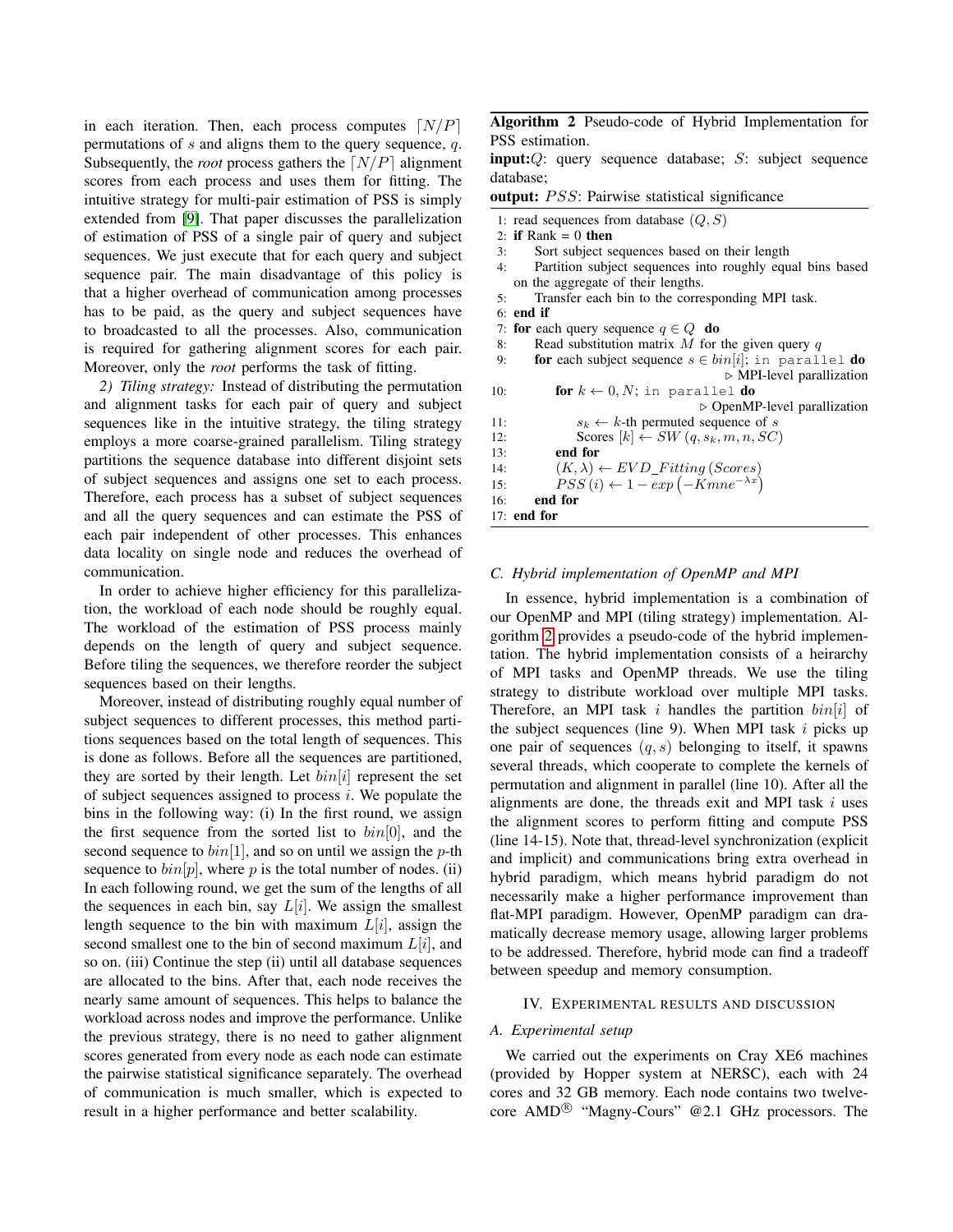operating system is 64-bit Linux. The sequences data used in this work comprise of a non-redundant subset of the CATH 2.3 database [\[29,](#page-7-9) [30\]](#page-7-10). This dataset consists of 2771 domain sequences as our subject sequences library, which represents 1099 homologous superfamilies and 623 topologies and includes 86 CATH queries serving as our query set.

## *B. Results and discussion*

In this subsection, we present the performance differences among different programming paradigms on the same platform. Furthermore, we analyze potential reasons for these performance differences. The performance on one node using OpenMP, MPI and their hybrid paradigm are investigated first. Then we present results for performance on multiple nodes.

In order to understand the performance characteristics of the implementations, we use a simple performance model  $t_{total} = t_{parallel} + t_{serial} + t_{overhead}$ , where  $t_{total}$  is the total running time,  $t_{parallel}$  is the running time of the section that can be parallelized,  $t_{serial}$  is the running time of section that runs sequentially and  $t_{overhead}$  is the extra overhead (such as communication or synchronization) when using OpenMP and/or MPI paradigm.

*1) Performance analysis on one node:* In this subsection, we compare the performance of these three paradigms and analyze the reasons of differences of performance. All of the experiments are executed on single node with 24 cores. The amount of computation required for a query sequence depends on its length. Hence we compared the performance using multiple lengths of query sequences. Four query sequences of length 200, 400, 800, and 1600 are chosen from CATH to align against all the 2771 subject sequences. We have tested different number of OpenMP threads,  $T$ , and MPI tasks,  $P$ . Figure [2](#page-4-0) shows the experimental results of the OpenMP implementation. All speedups are computed over the corresponding sequential implementation. The maximum speedup is  $6.10 \times$ ,  $9.61 \times$ ,  $14.55 \times$ , and  $18.94 \times$ , corresponding to the length of query equal to 200, 400, 800 and 1600, respectively. Observe that, performance increases with the increase in length of query sequences.

We use CrayPat, a performance analysis tool for the XT and XE platforms, to profile the sequential implementation. Let  $f = t_{parallel}/t_{total}$  present the percentage of whole implementation that can be parallelized, in our case, CrayPat shows that  $f$  (i.e., the percentage of computation kernels of permutation and alignment) varies from 92.4% to 99.2% corresponding to the query sequence lengths changing from 200 to 1600. Therefore, according to Amdahl's law, the maximum speed of the OpenMP implementation in theory falls between 8.73 to  $20.27\times$  when number of processors (cores)  $P$  is 24. In practice, the extra overhead brought by using parallel paradigm will further lower performance. This explains that it is hard to achieve a high speedup for an

<span id="page-4-0"></span>

Figure 2: The speedup of the OpenMP implementation

OpenMP implementation unless  $f$  becomes the dominant part.

Additionally, although in most cases, the non-uniform memory architecture (NUMA) used by Hopper machine provides advantages over traditional symmetric multiProcessing (SMP) solutions in terms of low level memory characteristics (such as memory bandwidth) and scalability, it also brings its disadvantages, like the NUMA effect [\[28\]](#page-7-8). Each NUMA node we are using is essentially a four-chip node, one of which contains a six-core die. All the memory in NUMA is transparently accessible, but if a process running on chip node  $i$  accesses the memory connected to a different chip node *j* (where  $i \neq j$ ), a performance penalty will be incurred (i.e., NUMA effect). When  $f$  is lower, the performance will be more sensitive to this extra overhead. This can shed a light on why the speedup using 8 threads is even a little lower than using 6 threads when the length of query sequence is equal to 200, because the benefits of increasing threads is lower than the overhead of NUMA effect. But when the length of query sequence increases, the NUMA effect decreases. In [\[28\]](#page-7-8), authors claimed that it is very hard to address the performance implications of the NUMA effect while using more than 6 OpenMP threads on Hopper. Our experiments confirmed this claim again.

As for MPI implementation using tiling strategy, due to the requirement of very limited communications among processes and zero dependency of the three kernels (permutation, alignment and fitting) of different query-subject sequence pairs, it achieves an almost linear speedup and similar scalability, resulting in curves for the four different query lengths superimposing each other, as shown in Figure [3.](#page-5-0) Therefore, the performance of the MPI implementation is not sensitive to the length of query sequence. When  $P = 24$ , the speedups are obtained as  $22.50\times$ ,  $22.58\times$ ,  $22.57\times$ , and  $22.58\times$ , corresponding to the length of query sequence 200, 400, 800, and 1600, respectively.

For the experiments of hybrid implementation, we only test different combinations of threads and MPI tasks, subject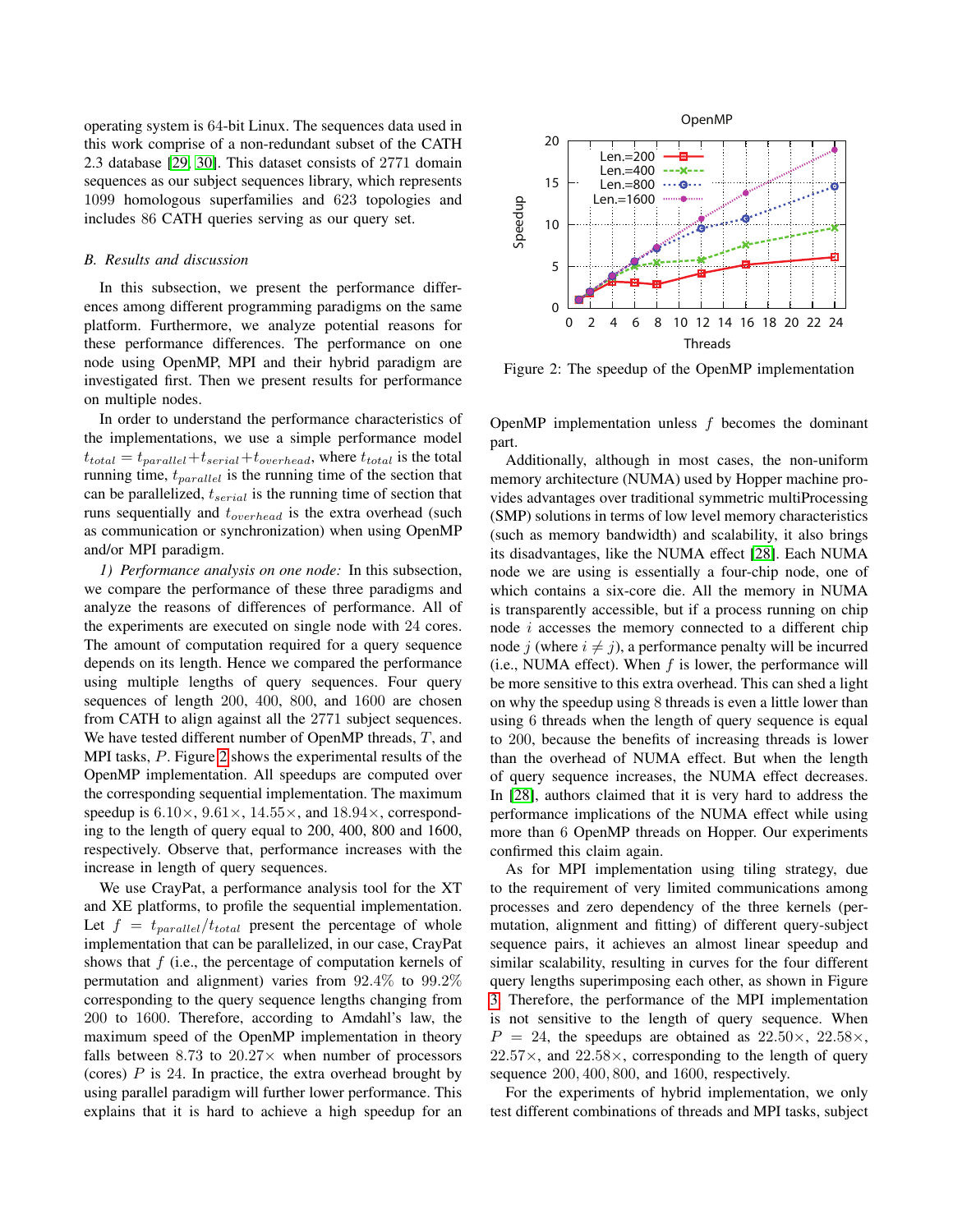<span id="page-5-0"></span>

Figure 3: The speedup of the MPI implementation (using the tiling strategy) on single node

to  $T \times P = 24$ . When  $T = 24$  and  $P = 1$ , the performance of hybrid implementation is roughly equal to the pure OpenMP one. On the other hand, when  $T = 1$ and  $P = 24$ , its performance is nearly same as flat MPI one, with a maximum speedup of  $22.51\times$ . In other words, the performance of hybrid implementation is between pure OpenMP and MPI. When the length of query sequence  $L$ is 200, representing lower computation, its performance is more sensitive to the  $T$ . This is because more OpenMP threads will bring more scheduling overhead, which leads to an increase in the fraction  $(1 - f)$ , consequently a lower speedup according to Amdahl's law. But when  $L > 400$  and  $T \leq 6$ , as one decreases P and increases T, the overall memory usage decreases (a more than 50% reported by CrayPat) significantly but performance loss is very limited (less than 10%), as shown in Figure [4.](#page-5-1) Another observation in this figure is that using more than 6 OpenMP threads incurs quite a substantial performance penalty because of NUMA effects.

In short, using more OpenMP threads can potentially save memory usage while it may also increase the synchronization cost (implicit or explicit) among these threads and the activation/deactivation overhead. Therefore, it is hard to generalize a common rule for setting of the optimized number of OpenMP threads to deliver the best performance, because it also depends on specific computer architectures, platforms and problem size.

*2) Performance analysis on multiple nodes:* In this case, we run the entire query set containing 86 queries against the entire CATH 2.3 database containing 2771 subject sequences. Currently, OpenMP paradigm cannot be applied on more than one nodes on Cray platforms. Therefore, in this subsection, we only compare the performance of flat-MPI and hybrid paradigm. Due to limited communications and lower dependency across MPI tasks compared to the intuitive strategy, and also due to better load balancing, the flat-MPI implementation using the tiling strategy results in

<span id="page-5-1"></span>

Figure 4: The speedup of hybrid implementation on single node using different combination of MPI task(s) and OpenMP thread(s)

<span id="page-5-2"></span>

Figure 5: The speedup of MPI implementation on multiple nodes using tiling and intuitive strategy

a better scalability and higher performance. Their maximum speedups are  $113.09\times$  and  $77.54\times$ , respectively when using 128 MPI tasks, as shown in Figure [5.](#page-5-2)

As for hybrid implementation on multiple nodes, the experiments are carried for different combinations of MPI tasks P and OpenMP threads T, subject to  $P \times T = 128$ . Similar to the experiments of single node, when  $T = 1$  and  $P = 128$ , its performance is up to a maximum speedup of  $112.86\times$ . Again, substantial reductions in memory usage occurs with increasing number of OpenMP threads at the cost of some performance loss. When  $T > 6$ , NUMA effect hurts performance significantly for the same reason analyzed in above subsection. We show the results in Figure [6.](#page-6-15)

In summary, MPI paradigm usually obtains best performance and scalability but consumes more memory. Hybrid paradigm may not alter the performance of an application much, but it can decrease memory usage, in some cases, very dramatically. It allows larger problems to have a better chance to be addressed, which is especially important for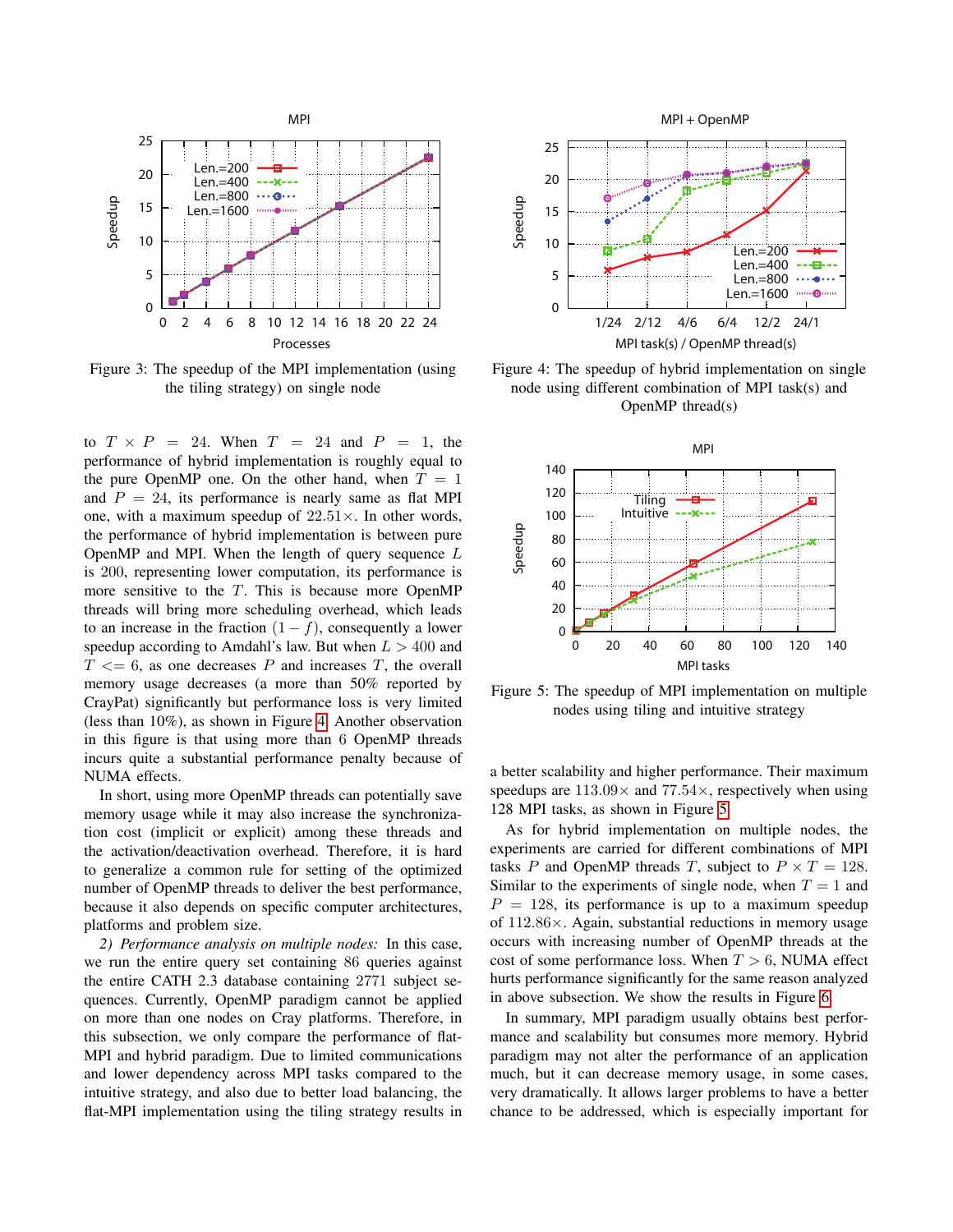<span id="page-6-15"></span>

Figure 6: The speedup of hybrid implementation of multiple nodes using different combinations of MPI tasks and thread(s)

the current trend in computer architecture development.

All the implementations of the proposed method and related programs are available for free academic use at [http://cucis.ece.northwestern.edu/projects/PSSE/.](http://cucis.ece.northwestern.edu/projects/PSSE/)

# V. CONCLUSIONS

<span id="page-6-11"></span>In this paper, we evaluate the use of OpenMP, MPI and hybrid paradigms to build a high performance accelerator to estimate the pairwise statistical significance of local sequence alignment. By distributing the most computeintensive task of permutation and alignment, and in some cases fitting, our accelerator reaps the benefits of these parallelization paradigms, which results in high end-to-end speedups for estimation of PSS. The proposed efficient framework is also applicable to a wide variety of nextgeneration sequencing comparison based applications, such as DNA sequence mapping and database search. As the size of biological sequence databases are increasing rapidly, even more powerful high performance computing accelerator platforms, comprising of heterogeneous components such as multi-core CPU along with many-core GPU clusters and possibly FPGAs, are expected to be more and more common and imperative for sequence analysis, for which this work could be a significant stepping stone.

#### ACKNOWLEDGMENT

This work is supported in part by NSF award numbers CCF-0621443, OCI-0724599, CCF-0833131, CNS-0830927, IIS-0905205, OCI-0956311, CCF-0938000, CCF-1043085, CCF-1029166, and OCI-1144061, and in part by DOE grants DE-FC02-07ER25808, DE-FG02-08ER25848, DE-SC0001283, DE-SC0005309, DE-SC0005340, National Nature Science Foundation of China (Contract No. 60973118) and China Scholarship Council. This research used resources of the National Energy Research Scientific Computing Center, which is supported by the Office of Science of the U.S. Department of Energy under Contract No. DE-AC02-05CH11231.

#### **REFERENCES**

- <span id="page-6-0"></span>[1] NCBI, "Genbank release notes," 2011, availabe at:ftp://ftp.ncbi.nih.gov/genbank/gbrel.txt.
- <span id="page-6-1"></span>[2] D. S. Roos, "COMPUTATIONAL BIOLOGY: Bioinformatics–Trying to Swim in a Sea of Data," *Science*, vol. 291, no. 5507, pp. 1260–1261, 2001.
- <span id="page-6-2"></span>[3] P. M and J. CV, "Making sense of score statistics for sequence alignments," *Briefings in Bioinformatics*, vol. 2, no. 1, pp. 51–67, 2001.
- <span id="page-6-3"></span>[4] S. F. Altschul, W. Gish, W. Miller, E. W. Myers, and D. J. Lipman, "Basic Local Alignment Search Tool." *Journal of Molecular Biology*, vol. 215, no. 3, pp. 403– 410, 1990.
- <span id="page-6-4"></span>[5] S. F. Altschul, T. L. Madden, A. A. Schäffer, J. Zhang, Z. Zhang, W. Miller, and D. J. Lipman, "Gapped BLAST and PSI-BLAST: A New Generation of Protein Database Search Programs." *Nucleic Acids Research*, vol. 25, no. 17, pp. 3389–3402, 1997.
- <span id="page-6-5"></span>[6] R. Mott, "Accurate Formula for P-values of Gapped Local Sequence and Profile Alignments." *Journal of Molecular Biology*, vol. 300, pp. 649–659, 2000.
- <span id="page-6-6"></span>[7] M. AY and B. M, "Statistical significance in biological sequence analysis," *Briefings in Bioinformatics*, vol. 7, no. 1, pp. 2–24, 2006.
- <span id="page-6-7"></span>[8] A. Agrawal, V. Brendel, and X. Huang, "Pairwise statistical significance versus database statistical significance for local alignment of protein sequences," in *Bioinformatics Research and Applications*, ser. LNCS(LNBI), vol. 4983. Springer Berlin/Heidelberg, 2008, pp. 50–61.
- <span id="page-6-8"></span>[9] A. Agrawal, S. Misra, D. Honbo, and A. N. Choudhary, "Mpipairwisestatsig: parallel pairwise statistical significance estimation of local sequence alignment," in *HPDC*, 2010, pp. 470–476.
- <span id="page-6-9"></span>[10] D. Honbo, A. Agrawal, and A. N. Choudhary, "Efficient Pairwise Statistical Significance Estimation using FPGAs," in *BIOCOMP*, 2010, pp. 571–577.
- <span id="page-6-10"></span>[11] Y. Zhang, S. Misra, D. Honbo, A. Agrawal, W. keng Liao, and A. N. Choudhary, "Efficient pairwise statistical significance estimation for local sequence alignment using GPU," in *ICCABS*, 2011, pp. 226–231.
- <span id="page-6-12"></span>[12] R. Bundschuh, "Rapid significance estimation in local sequence alignment with gaps," *Journal of Computational Biology*, vol. 9, no. 2, pp. 243–260, 2002.
- <span id="page-6-13"></span>[13] S. Karlin and S. F. Altschul, "Methods for Assessing the Statistical Significance of Molecular Sequence Features by Using General Scoring Schemes," *PNAS, USA*, vol. 87, no. 6, pp. 2264–2268, 1990.
- <span id="page-6-14"></span>[14] A. Agrawal and X. Huang, "Pairwise statistical significance of local sequence alignment using sequencespecific and position-specific substitution matrices,"